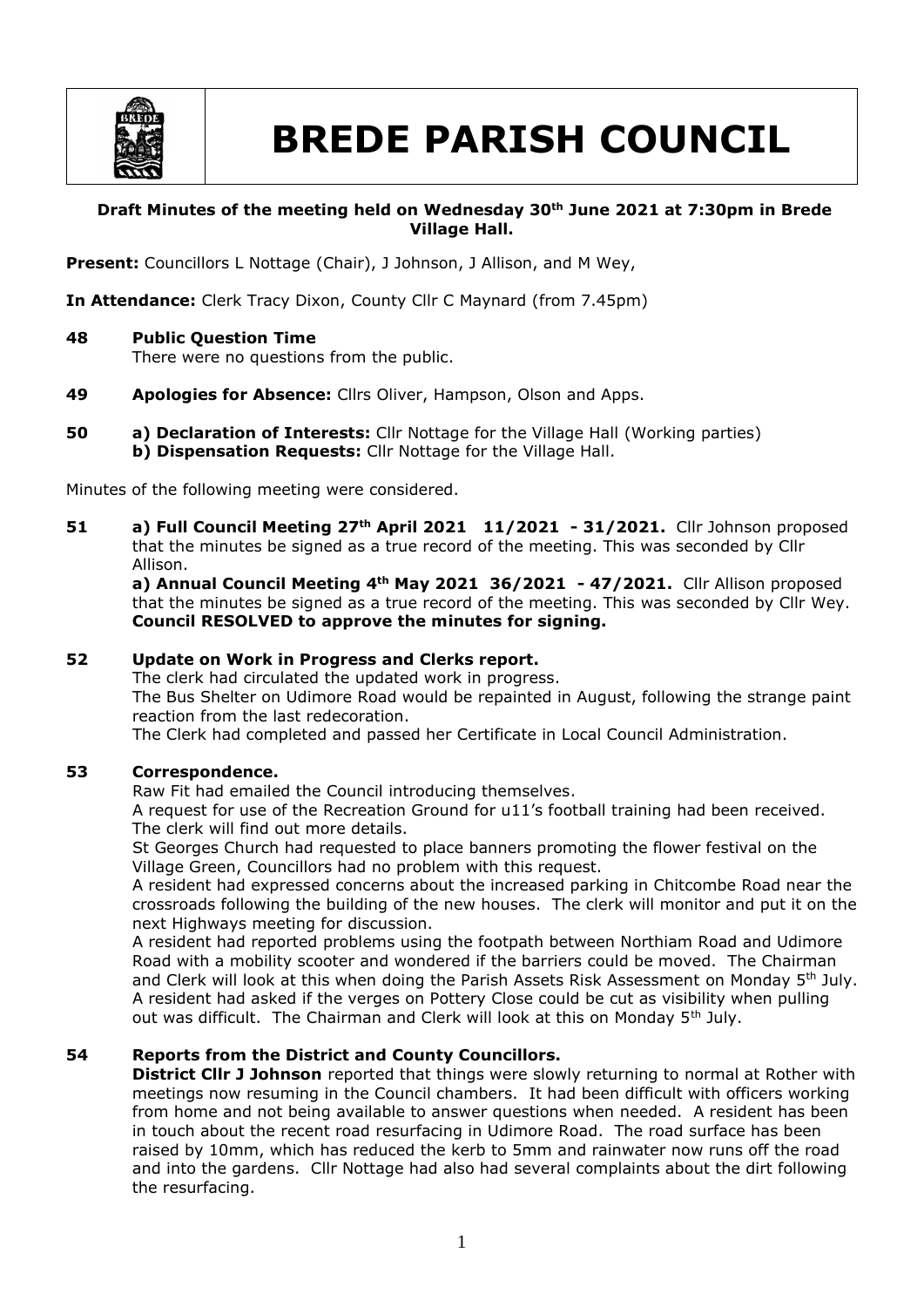**County Cllr C Maynard** reported that it had been a quiet month for complaints and concerns in Brede. He had remained as lead member for Adult Social care following the May elections, but was now also responsible for Community Safety. Cllr Maynard had also had two complaints about the quality of the road surfacing and will be looking into it.

## **55 Finance**

## **a) Accounts to end April 2021**

The Clerk had circulated the accounts for April 2021 (see appendix A). Cllr Wey proposed that the figures be approved and Cllr Allison seconded.

**Council RESOLVED to approve the accounts for April**

#### **b) Accounts to end May 2021**

The Clerk had circulated the accounts, bank reconciliation and the budget to date spend for May 2021 (see appendix B). Cllr Johnson proposed that the figures be approved and Cllr Allison seconded.

#### **Council RESOLVED to approve the accounts, bank reconciliation and budget spend for May 2021**

#### **c)Payments Schedule for May**

The clerk presented the list of payments for May made under delegated powers. Cllr Johnson proposed they were approved and Cllr Wey seconded

|             | May 2021                |                                      |          |
|-------------|-------------------------|--------------------------------------|----------|
| D/D         | <b>Tesco Mobile</b>     | Clerks Phone                         | £12.50   |
| D/D         | EDF energy              | Community Hall electric              | £39.00   |
| D/D         | Onecom                  | Village Hall Broadband               | £39.13   |
| <b>BACS</b> | <b>BHIB</b> insurance   | Council Insurance (paid 09.05.21)    | £1167.00 |
| <b>BACS</b> | Rother District Council | Dog Bin Installation (paid 09.05.21) | £180.00  |
| <b>BACS</b> | <b>HMRC</b>             | <b>PAYE</b>                          | £108.30  |
| <b>BACS</b> | Mr J Butler             | Handyman April                       | £80.00   |
| <b>BACS</b> |                         | Wages for May                        | £1025.24 |
| <b>DD</b>   | <b>NEST</b>             | Clerk Pension, to note details only  | £78.75   |
|             |                         | Employers Contribution £33.75        |          |

#### **d)Payments Schedule for June**

The clerk presented the list of payments for June. Cllr Nottage proposed they were approved and Cllr Allison seconded

## **Council RESOLVED to Approve the payment schedules.**

| D/D         | <b>Tesco Mobile</b> | Clerks Phone                                                         | £12.50   |
|-------------|---------------------|----------------------------------------------------------------------|----------|
| D/D         | EDF energy          | Community Hall electric                                              | £39.00   |
| D/D         | Onecom              | Village Hall Broadband                                               | £40.90   |
| <b>BACS</b> | Python Online       | Website domain name hosting                                          | £65.00   |
| <b>BACS</b> | Countrymans         | <b>Grass Cutting Second cut</b>                                      | £312.00  |
| <b>BACS</b> | J Bone              | Village Green grass cutting                                          | £60.00   |
| <b>BACS</b> | J Butler            | Handyman May                                                         | £120.00  |
| <b>BACS</b> | Viking              | Stamps envelopes and stationary                                      | £326.36  |
| <b>BACS</b> | T Dixon             | Printer Ink                                                          | £84.75   |
| <b>BACS</b> | Safeplay            | Recreation Ground Play equipment                                     | £7500.00 |
| <b>BACS</b> |                     | Wages for June                                                       | £929.24  |
| <b>BACS</b> | <b>HMRC</b>         | <b>PAYE</b>                                                          | £39.60   |
| <b>DD</b>   | <b>NEST</b>         | Clerk Pension, to note details only<br>Employers Contribution £29.25 | £68.25   |

#### **Proceedings and reports of committees and working parties**

- **56 Recreation Ground:** The new play equipment had been installed. The clerk had applied for the grant payment from Rother.
- **57 Village Hall:** AGM is on the 7<sup>th</sup> July at 7.30pm.